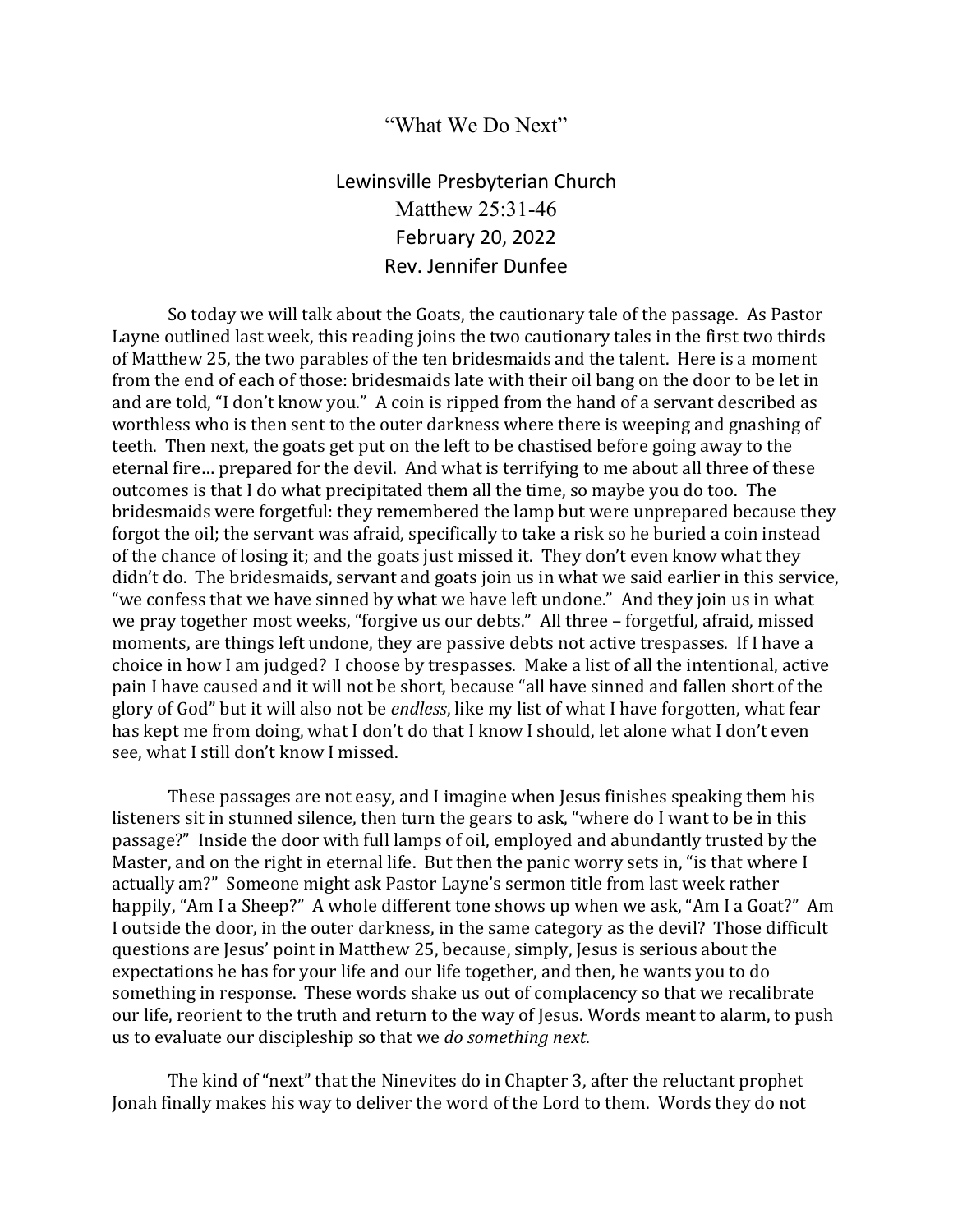receive casually, but perhaps in stunned silence, then identification, then panic worry about the implication, then a dramatic change of course. Fasting, sackcloth, cries of lament to God, turning from evil and renouncing the violence that was in their very hands. Not just the people, the animals too – they took this so seriously they covered their animals in sackcloth. I can only imagine. It's a good list of what to do next after hearing the Matthew passage as well, maybe not wrangling our animals into sackcloth, but maybe because sackcloth was traditionally made from…. Goat hair! The Ninevite's next included internal – fasting, and external – sackcloth, confessional – lament to God, repentance – turning from evil and restoration – dropping the violence from their hands to free their hands for what comes next.

All of that from only eight words "forty more days and Ninevah will be overthrown" (actually only five in the Hebrew.) They don't get specific instructions about what they aren't doing and what they are supposed to do, but they get the point that they missed it, it is serious, and they immediately respond. Their "next" looks different because of those five words. And our next looks different because of the words of Matthew 25 and our denominational and congregational focus on them. Luckily, we get more than five words and they are more specific about what is left undone. Not as a checklist to cross off as you do them, fed the hungry – check, gave thirsty a drink – check, welcome/clothes/visited – check, check, check. That would be a very goat-like way of approaching it. I am wary of making too many assumptions about the goats, yet it seems pretty clear that they would have checked those boxes if they knew it was about the Lord, that doing so would be advantageous to them in some way. If it benefited, advanced or made them look good. Maybe a tax write-off? A compelling college essay? If the goats got an additional line here, it would be, "I mean, if we'd known it was you Lord, of course we never would have left that undone."

We know what the goats didn't, so how does our next look different? Fasting? Wearing goat hair sackcloth next week? Maybe not. But maybe following the three-fold progression of confession, repentance and restoration. And applying that specifically to our church's Matthew 25 commitment to dismantling structural racism. Pastor Layne helped us understand how the least of these and dismantling structural racism connect. Not that we look at black, indigenous and people of color as least, for that would be a great evil. Not even that we consider them the least because they are statistically more likely to be in the categories of Matthew 25 of the sick, poor, outcast and incarcerated, even though that is true. But because those truths have a systemic cause – our country's discriminatory and racist laws that began with enslavement and lasted 350 years, meant to make and keep them the least in our society. Black, indigenous, people of color are the statistical least in many of the categories of Matthew 25 because people in charge of policy did that on purpose. It is even accurate to say that the Civil Rights Act of 1964 ended all race-based discrimination – it outlawed it and provided an avenue for legal challenge – but even if it did the minute it was passed, that is 58 verse 350 years. And not even that long ago, I bet more people listening to this sermon were alive in 1964 than not.

I am wary about assuming too much about the goats, but what if, as we relate this passage to anti-racism, they leave so much undone because if they really saw Jesus in the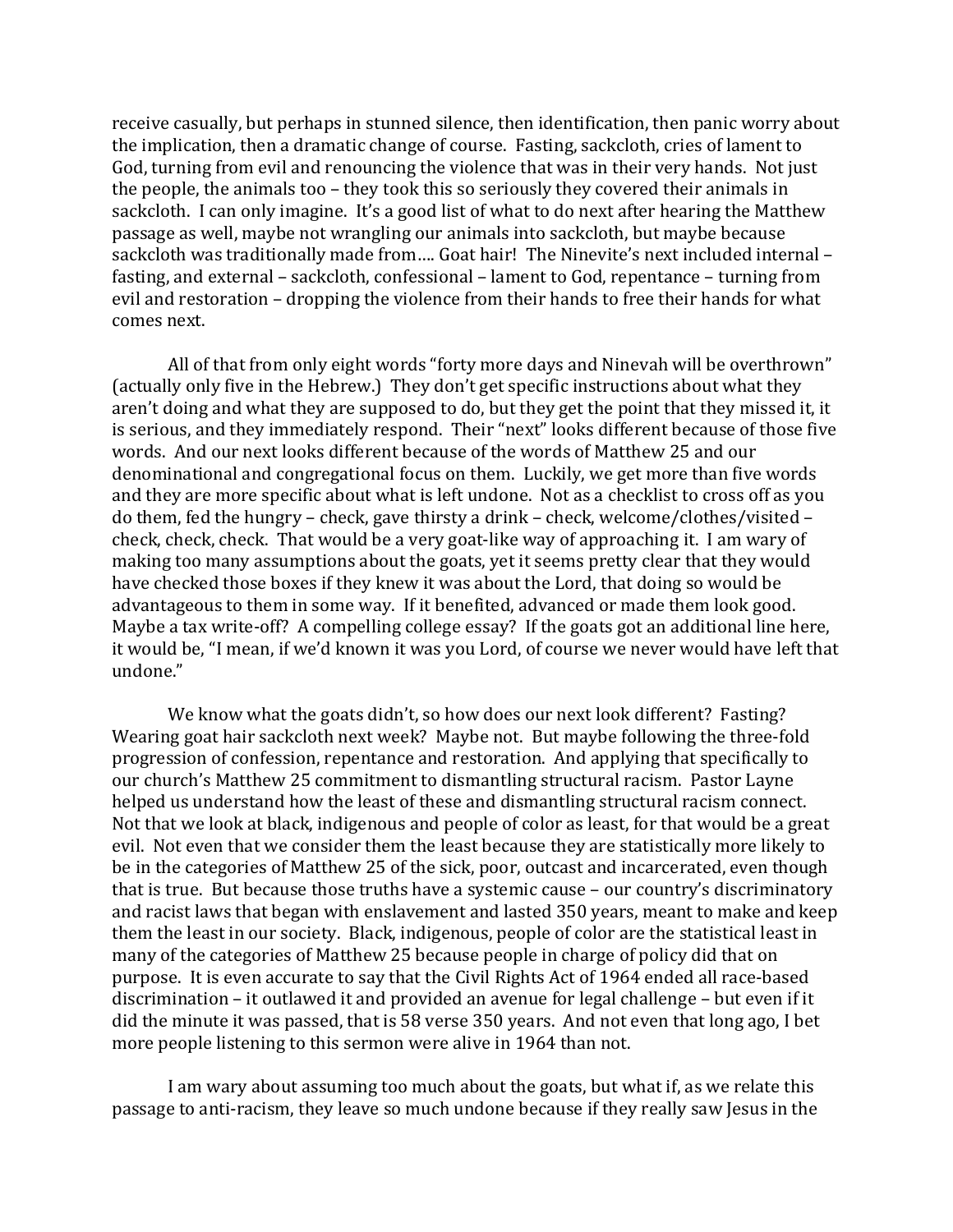people their country designated as least for so long, and in the purpose of how it happened, they would be compelled to do something next. And that would undo so much of their own narrative – about what they earned, and deserve, the story of their own family's struggle and success. About how they aren't actively trespassing against people – they don't say racist things and don't kill people like the McMichael father and son, so the legacies of systems they didn't create are not their problem. Because if it is their problem, there is much to be done.

Here is something that undoes me: It is a historical fact that racist policies benefited my grandparent's home ownership, both sets, which I know because I did the research on discriminatory lending practices in their neighborhoods. Less than 100 years ago, New Deal governmental agencies, HOLC, FHA and the VA, created color-coded maps for every metropolitan area in the country to designate mortgage risk. The survey in the late 1930s said the following about the houses, designated green, where my parents grew up: "restrictions prevent an encroachment of lower class of occupants." "neighboring areas occupied by the better type of colored people." That one was listed as a "detrimental influence" – each listing had that category along with others like "infiltrations" which is as bad as you imagine it to be. Here is what it said about the closest redlined neighborhood to my family, areas deemed too high risk to receive loans, in one case five blocks away and in another ¼ mile, "heavy colored population, smoke and dirt from railroad" – no loan there, and this one needs a deep breath before reading, "It is 100% poor class Negros practically all on relief. A high wall prevents their spread." That doesn't sound like a description of human beings but a contagion.

The value of my grandparents' homes has mattered to the financial future of my children. Four generations with safety nets and savings because two high school teachers in the 1940s could get a loan for a house across from a park. Five blocks away, I can imagine four generations of hunger, thirst, outcast and incarceration. Sometimes that just undoes me, makes me wonder if the violence is in my very hands, or in the words of Bruce Springsteen, like I've "got debts no honest man can pay." Yet, shame over white wealth privilege only makes us do less. For what helps, let's circle back to Ninevah – confession, repentance and restoration. For what help's let's circle back to Matthew 25: not forgetting, overcoming fear of taking a risk, praying as if our lives depend on it to see what is undone, what we are missing, and then doing something next. Like our church has been working on together in all the Matthew 25 initiatives.

The verb the goats use in verse 44 is worth nothing, "when was it that we saw you hungry/thirsty/stranger/naked/sick/in prison and did not take care of you?" The Greek translated "care" is a form of "diaconae" – a word which means to serve and by which we get our word Deacon. This will be a new line: the antidote to being a goat? Deacon Board. If Jesus jumpstarts something in your heart from this passage, something about your or this church's commitment to anti-racism, something about recalibrating life, reorienting to truth and returning to the way of Jesus, I bet it will involve being a servant. Not a begrudging obligation to share privilege, but with the joy Jesus takes in being one for those he loves. I bet it will involve seeing what has yet to be done, not in a posture from above, giving to people what you have but they don't, but from below, with the love Jesus finds in